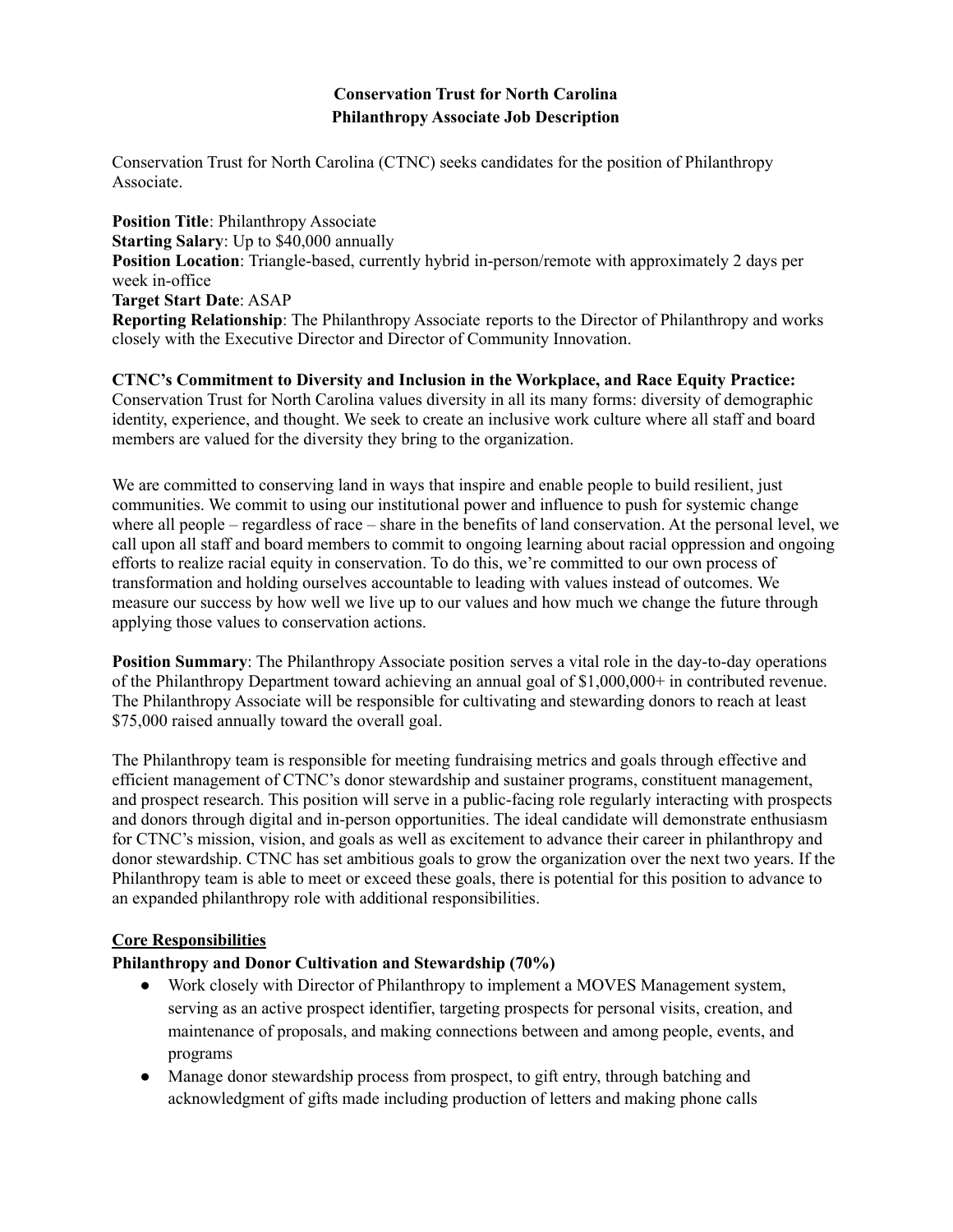- Support the Director of Philanthropy and Executive Director in developing, maintaining, and strengthening long-term relationships with existing donors, donor prospects, and intermediaries (wealth and philanthropic advisors)
- Oversee the process for and manage stewardship and growth of the monthly sustainer program
- Initiate and update regular donor research and produce actionable donor outreach lists monthly for the Director of Philanthropy and Executive Director
- Provide accurate and frequent reporting of metrics and fundraising progress toward goals through gift summaries, reports, and dashboards
- Assist with logistics, planning, and outreach for events and programs
- Collaborate with colleagues across departments to carry out strategies and activities to increase donor and member value, loyalty, and engagement

### **Database Management (15%)**

- Track timely and accurate donor information, gift entry, and communication history in Raiser's Edge database
- Produce and deliver timely and accurate lists and queries in a publication-ready format as requested
- Support timely and accurate production of fundraising analysis reports for use by leadership, development staff, committees, and board members
- Maintain database integrity with ongoing record review, update, and, if needed, removal of constituents
- Create "look-alike" prospect lists from wealth screening tool to begin targeting for cultivation

## **Administrative (10%)**

- Collaborate with Finance Department in providing timely reconciliation of contributed revenue
- Process and deposit non-contributed revenue checks and payments
- Manage the development and/or preparation of printed materials, digital materials, meeting information and needs, and special event items as requested and in support of the Philanthropy Department, Management Team, and Board of Directors
- Pick up mail from the Post Office Box/Deliver mail and packages to the Post Office as necessary
- Organize and coordinate special events not directly related to fundraising (e.g., board meetings)

### **Professional Development (5%)**

- Actively engage in ongoing race equity education
- Stay abreast of developments and best practices in fundraising, including reading pertinent books, periodicals, and publications
- Stay attuned to Raiser's Edge software updates, emerging donor steward best practices, and ways to effectively use donor tracking tools to capture data and steward donors

### **Qualifications**

This position may be seen as an entry into the field of nonprofit fundraising and management. While candidates with philanthropy experience may exhibit the qualifications listed below at the outset, we are open to applicants who lack specific philanthropy experience but show the motivation and aptitude to learn and grow quickly into this role.

Required: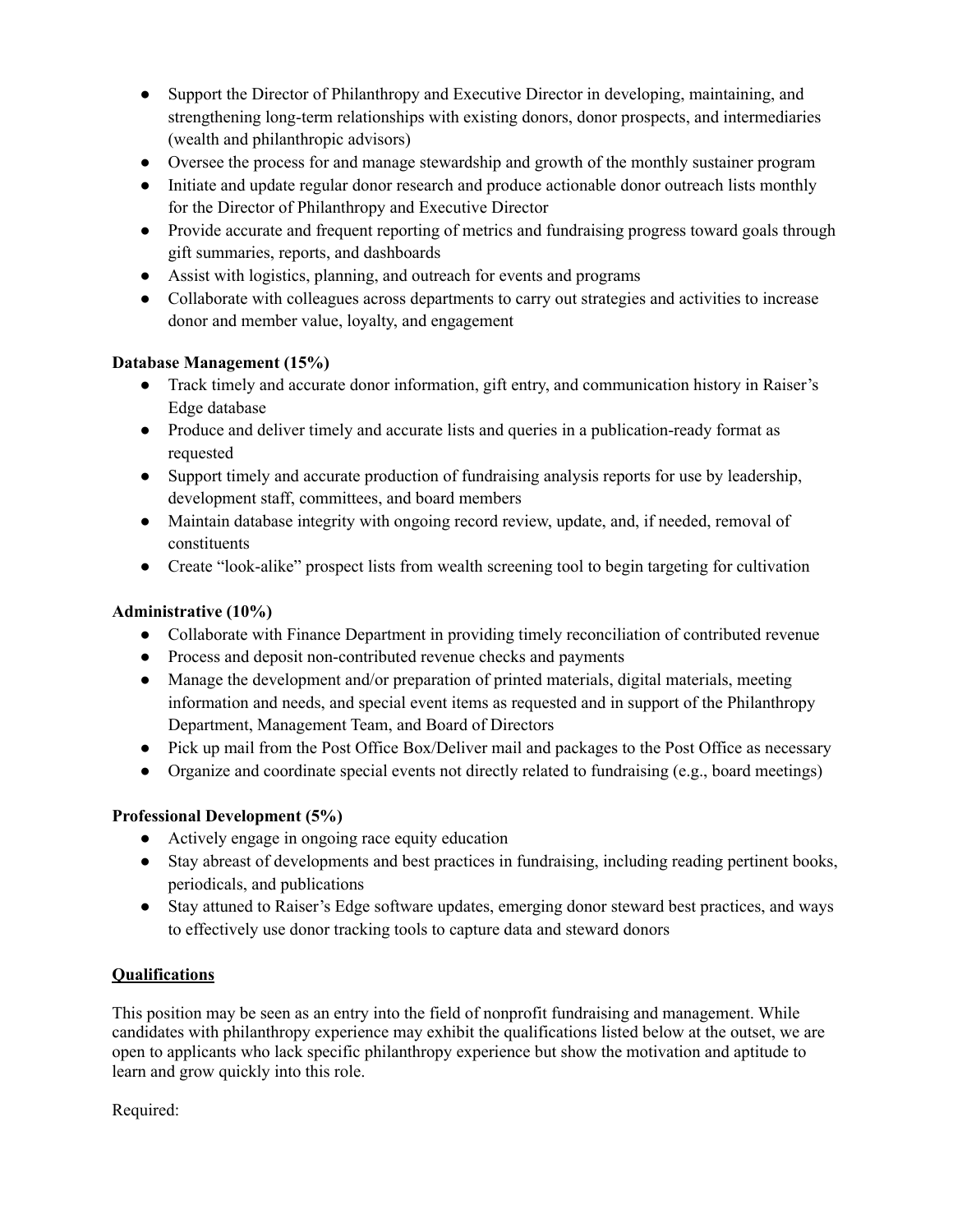- Interest and ability in stewarding donors and raising funds to support CTNC's mission, vision, and goals
- Strong organizational and analytical skills, high degree of focus, and extreme attention to detail
- Commitment to excellent donor customer service
- Ability to communicate effectively with donors in both written and verbal media
- Self-starter with drive and ability to maintain focus and work independently without direct supervision
- Ability to produce accurate and timely philanthropy-related correspondence to donors, prospects, and lapsed donors
- Ability to think critically about ways to improve CTNC's donor stewardship program
- Ability to retrieve, analyze, and synthesize information to create accurate reports and lists
- Ability to prioritize and meet multiple deadlines
- Ability to travel outside of the Triangle for overnight trips 2-3 times per year

Preferred:

- 1-2 years of experience in a communications, fundraising, or other people-management role
- Familiarity with Raiser's Edge NXT or equivalent database tools and/or software and wealth screening tools and/or software
- North Carolina notary (or interest in becoming one)

\*CTNC uses Raiser's Edge NXT by Blackbaud as its donor management software. Prior experience with Raiser's Edge is preferred but not required for this position. If the finalist does not have prior RENXT experience, CTNC will provide the necessary training to gain proficiency and certifications.

# **Essential Needs**

- Equipment/Software:
	- o Must have access to reliable internet/wifi if working from a home-office
- Physical Demands:
	- o Must be able to sit/stand at a computer and type for long periods of time
- Transportation:
	- o Rental car will be provided for travel outside the Triangle, but candidate must provide their own transportation to/from CTNC's Raleigh office

**Benefits:** In addition to salary, CTNC employees are eligible for a 403(b) retirement plan, long-term disability insurance, access to 24/7 employee mental health assistance, and group health insurance or health savings account. CTNC currently offers 9 paid holidays, 3 paid floating holidays, vacation, personal leave, bereavement leave, sick leave, and short-term disability leave. Beyond standard benefits, CTNC encourages and provides funding for all employees to continually participate in anti-racism work, training, and learning, and to pursue opportunities for individual professional development.

**Applications will be accepted until the position is filled.** To apply, submit one document that includes your cover letter, resume, and three references via email with the subject line Philanthropy Associate Application to:

Amy Smith Director of Philanthropy asmith@ctnc.org